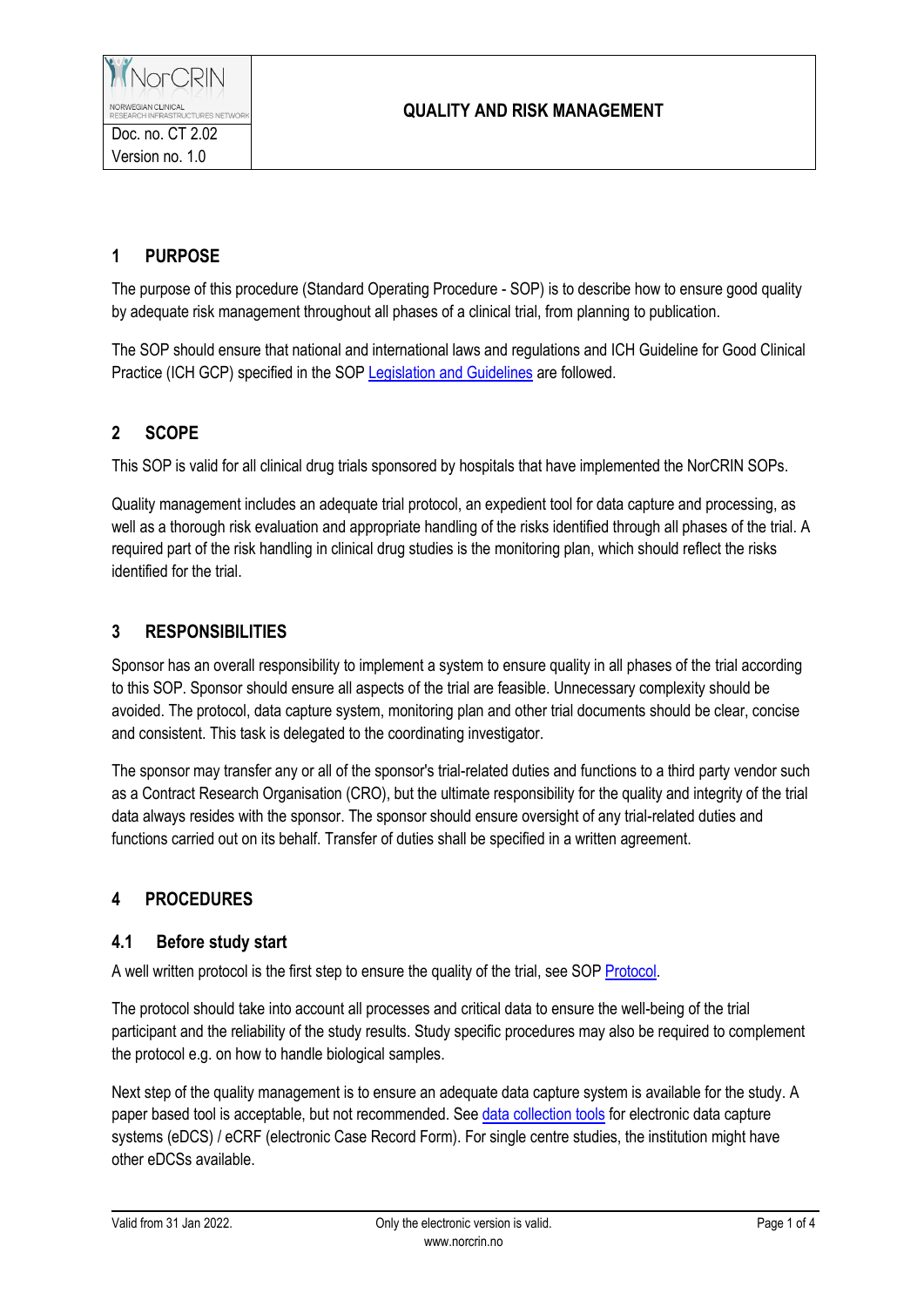NorCRIN NORWEGIAN CLINICAL<br>RESEARCH INFRASTRUCTURES NETWORI

Doc. no. CT 2.02 Version no. 1.0

## **QUALITY AND RISK MANAGEMENT**

[Risk proportionate approaches in](https://ec.europa.eu/health/document/download/be80ee91-f7b8-4100-be72-42efd8362d71_en) clinical trials provides recommendations especially concerning safety reporting, investigational medicinal product (IMP) traceability and accountability, monitoring and trial documentation. In short, the following adaptation could be considered based on a risk assessment included in the protocol:

- Selective recording and reporting of adverse events and/or adaptation to immediate reporting from the investigator to the sponsor for certain serious adverse events.
- Reduced accountability records for IMPs used as described in the Summary of product characteristics (SmPC).
- Reduced monitoring (see below)
- The content of the trial master file and Investigator's site file will follow the adaptations made for the trial. Worth noting is that the clinical study report may be absent as it is replaced by a medical journal publication (reporting of results in CTIS still applies), temperature monitoring and labelling may not be necessary, laboratory accreditation certificates and reference ranges may be omitted if the analyses do not provide critical information to the reliability of the trial results.

A risk assessment should be performed by the coordinating investigator, and should be conducted before the trial is initiated and thereafter on a regular basis throughout the trial. It is recommended that an interdisciplinary group of involved study personnel and support functions participate in the risk assessment. A useful template to be used for risk assessment is attached to this SOP[; Risk Assessment Template.](https://www.norcrin.no/documents/2022/01/ct-2-02-01-risk-assessment-template.xlsx/) This template also includes an Organisational Overview.

The purpose of the risk assessment is to identify specific processes critical to ensure trial subject's protection and the integrity of the data to be collected in the trial. The risk assessment should also include an evaluation of the following parameters:

- Likelihood
- **Consequence**
- Risk for not detecting

The parameters should be graded into low, medium and high. Further, the assessment should also include a consideration whether the risk is acceptable or not, and if acceptable; an assessment of the need for threshold values, e.g. how much deviation / how many deviations can be accepted before certain measures or actions should be taken.

As an outcome of the risk assessment, coordinating investigator will decide upon different solutions and actions to be performed and by whom, to prevent or reduce the risk for events and deviations to occur. These should all be documented in the [Risk Assessment Template.](https://www.norcrin.no/documents/2022/01/ct-2-02-01-risk-assessment-template.xlsx/)

Before the study is initiated, a [Monitoring Plan](https://www.norcrin.no/documents/2021/12/ct-2-02-03-monitoring-plan.docx/) for the study will be written. This should take into account the risk assessment already done and mitigate risks identified which can effectively be discovered and corrected by monitoring. Examples of risks that can be mitigated by monitoring is lack of adherence to protocol, inadequate consenting procedure, deviation in collection of primary and secondary endpoints or safety data, missing essential and required study documents and inappropriate facilities and equipment.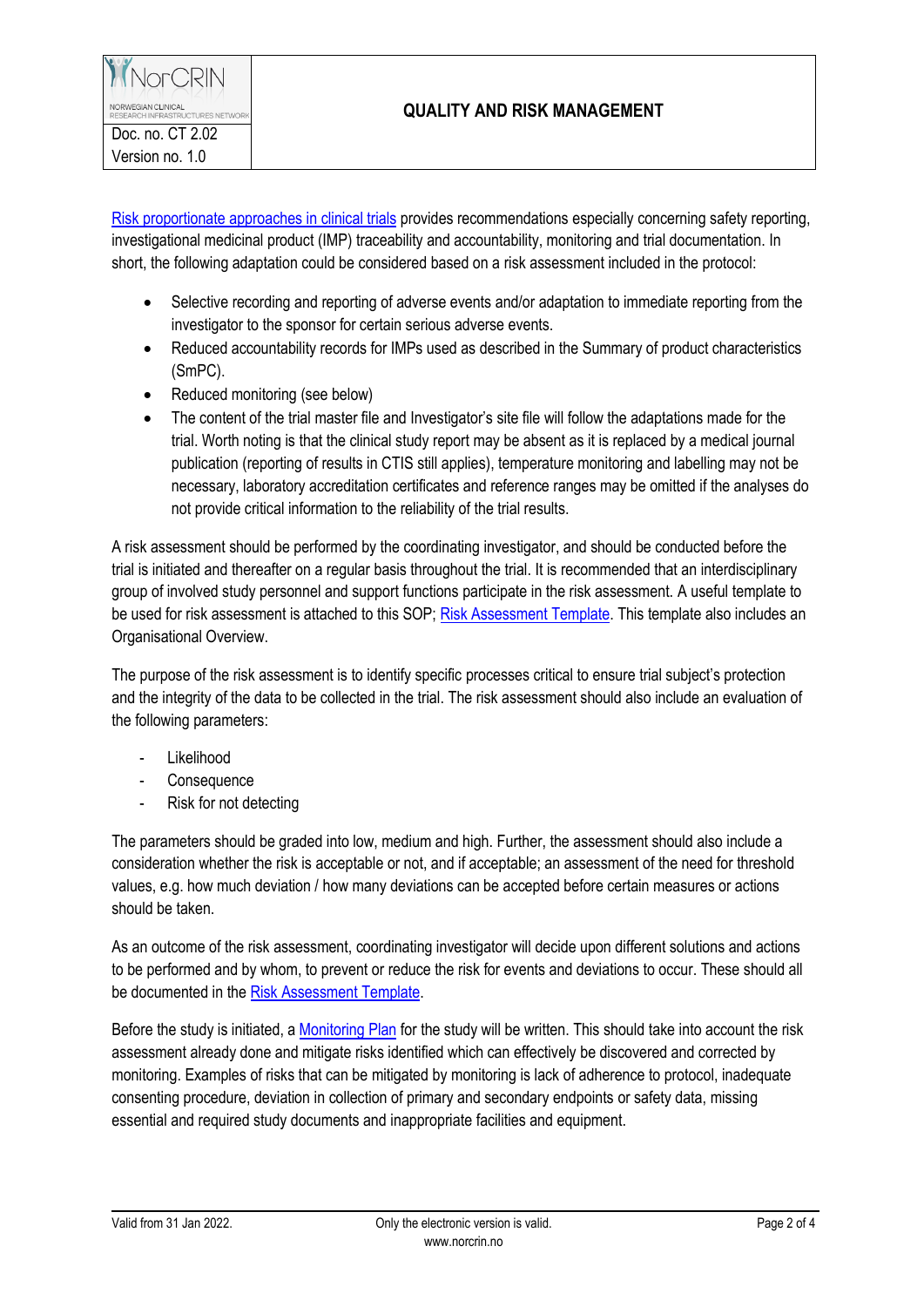NORWEGIAN CLINICAL<br>RESEARCH INFRASTRUCTURES NETWORI Doc. no. CT 2.02 Version no. 1.0

NorCRIN

The risk assessment should take into account whether the clinical trial is a low-intervention trial, the objective and methodology of the trial and the degree of deviation of the intervention from normal clinical practice. This will again influence the monitoring plan.

## **4.2 Recruitment and delivery phase**

A regular review of the risk assessment is required. This can be done annually, e.g. at the time for submitting the annual report through the Clinical Trial Information System (CTIS). A more frequent review may be required. The regular review should also include a check that previous solutions and actions agreed upon are completed accordingly. Any changes in the associated risk may influence e.g. the monitoring plan, the protocol or study conduct process.

All quality management activities should be documented and communicated to the concerned parties.

#### **4.3 Close out phase**

The quality management implemented for the trial together with important deviations should be taken into consideration when publishing the trial results.

## **5 NON-COMPLIANCE MANAGEMENT**

Non-compliance should be handled according to the procedures for handling non-compliance of the individual institution. Protocol deviations should be reported according to the study protocol or the Protocol Deviation Handling plan.

## **6 REFERENCES**

#### **6.1 EXTERNAL REFERENCES**

- [ICH Guideline for Good Clinical Practice \(GCP\) E6 \(R2\)](http://www.ema.europa.eu/docs/en_GB/document_library/Scientific_guideline/2009/09/WC500002874.pdf)
- [Risk proportionate approaches in clinical trials](https://ec.europa.eu/health/document/download/be80ee91-f7b8-4100-be72-42efd8362d71_en)

## **6.2 INTERNAL REFERENCES**

## **7 ATTACHMENTS**

- [Risk Assessment Template](https://www.norcrin.no/documents/2022/01/ct-2-02-01-risk-assessment-template.xlsx/)
- [Monitoring Plan](https://www.norcrin.no/documents/2021/12/ct-2-02-03-monitoring-plan.docx/)

#### **8 DEFINITIONS**

SO[P Definitions.](https://www.norcrin.no/documents/2022/01/ct-1-01-definitions.docx/)

Abbreviation Term